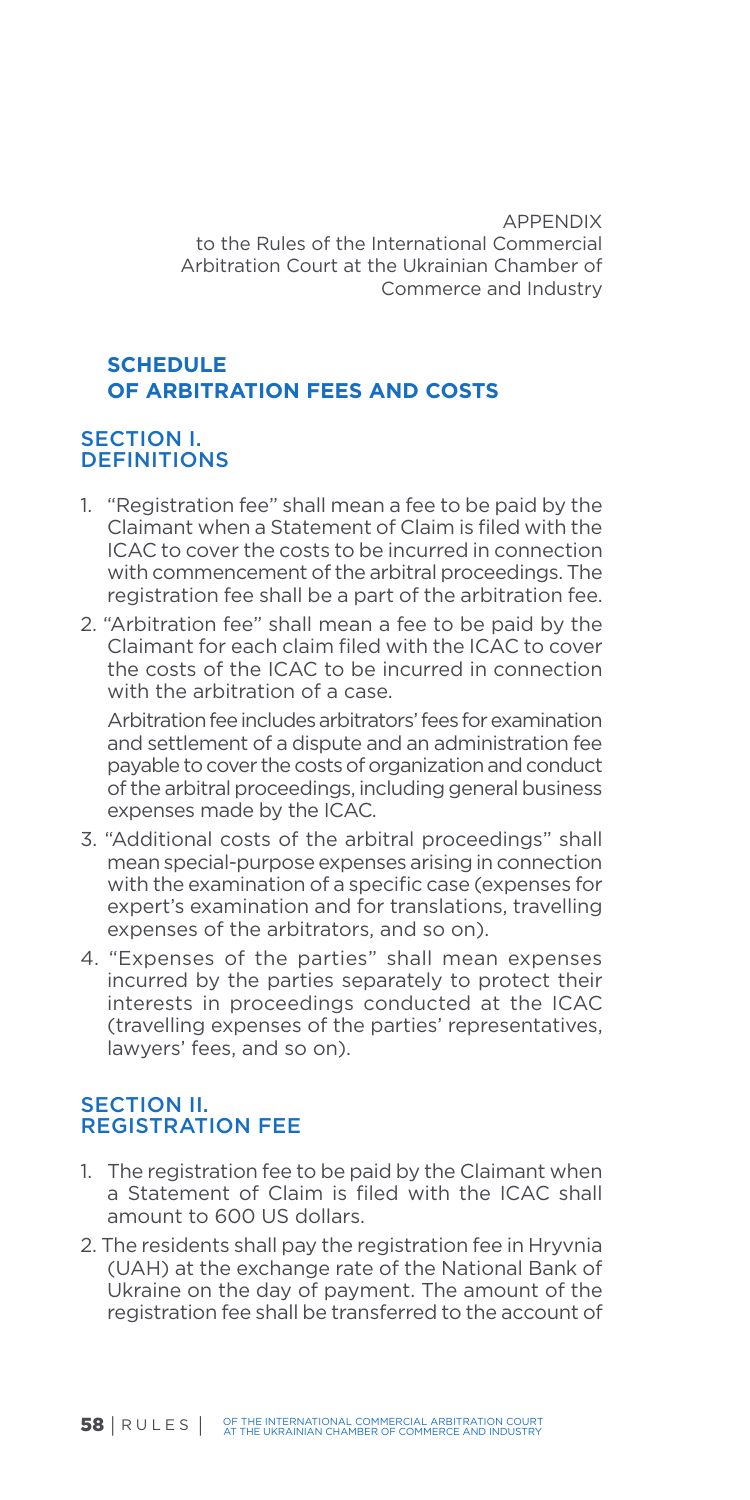The non-residents shall pay the registration fee in a freely convertible currency on the foreign currency account of the Ukrainian Chamber of Commerce and Industry UA863223130000000260020128332 in the same bank.

The Ukrainian Chamber of Commerce and Industry shall be indicated as a beneficiary.

The registration fee shall be paid without VAT (Value Added Tax).

3. The registration fee is not refundable. Upon subsequent payment of the arbitration fee, the registration fee is credited to the amount of the arbitration fee.

### SECTION III. ARBITRATION FEE

1. The claims shall be paid by the arbitration fee depending on the amount of the claim according to the following schedule:

| Amount of the claim in US<br>dollars | Arbitration fee in US dollars                                                   |
|--------------------------------------|---------------------------------------------------------------------------------|
| up to 10,000                         | 1.800                                                                           |
| 10,001 to 50,000                     | 1.800 + 6% on the amount above<br>10.000                                        |
| 50,001 to 100,000                    | $4,200 + 4\%$ on the amount<br>above 50,000                                     |
| 100,001 to 200,000                   | $6,200 + 3\%$ on the amount<br>above 100,000                                    |
| 200,001 to 500,000                   | 9.200 + 2% on the amount above<br>200.000                                       |
| 500,001 to 1,000,000                 | 15.200 + 1% on the amount above<br>500.000                                      |
| 1,000,001 to 2,000,000               | 20,200 + 0,5% on the amount<br>above 1,000,000                                  |
| 2,000,001 to 5,000,000               | 25,200 + 0,45% on the amount<br>above 2.000.000                                 |
| 5,000,001 to 10,000,000              | 38,700 + 0,3% on the amount<br>above 5.000.000                                  |
| 10,000,001 to 20,000,000             | 53,700 + 0,2% on the amount<br>above 10,000,000                                 |
| 20,000,001 to 50,000,000             | 73.700 + 0.15% on the amount<br>above 20.000.000                                |
| over 50,000,000                      | 118,700 $+$ 0,1% on the amount<br>above 50,000,000<br>but not more than 350.000 |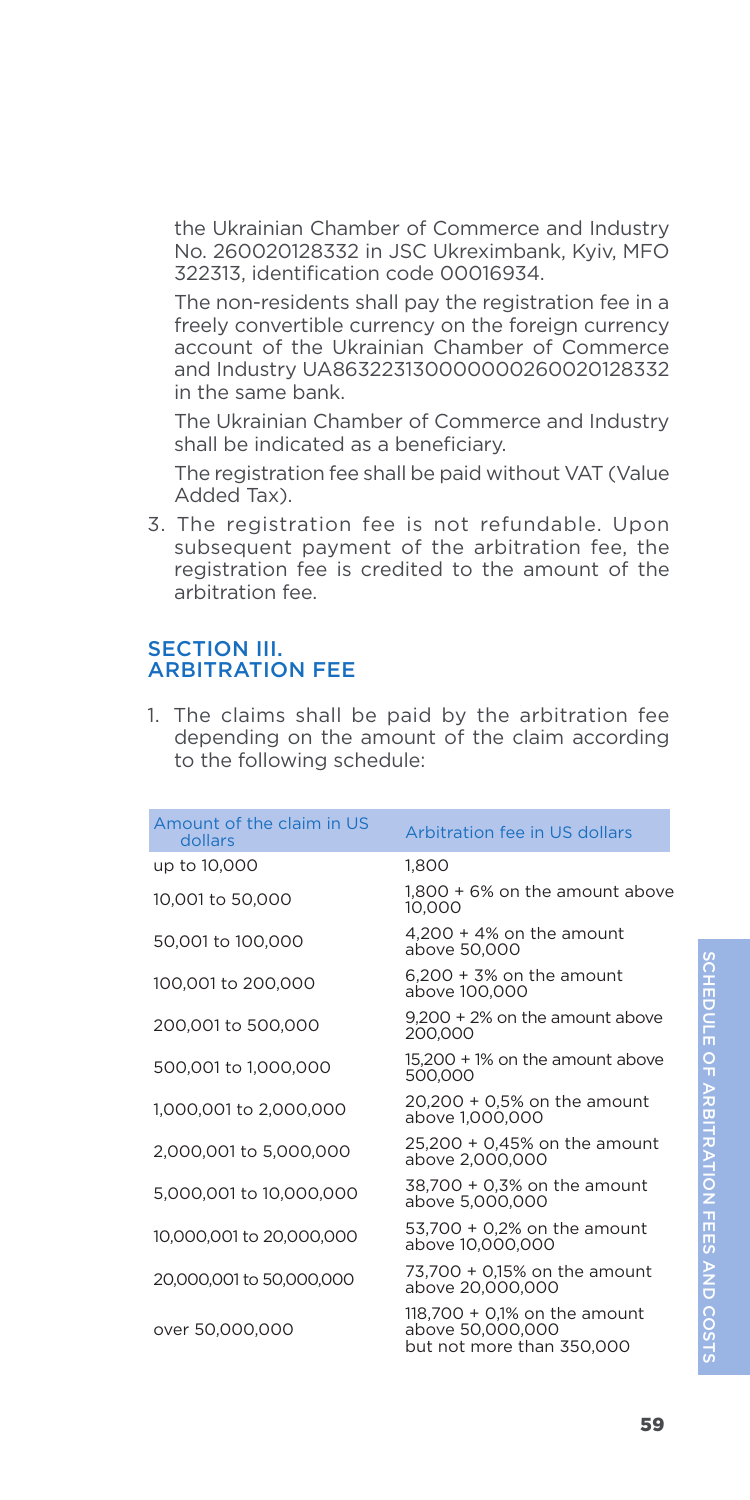The ICAC Presidium on the proposal of the Arbitral Tribunal may, in connection with the special complexity of the case, the multiplicity of claims or participants within one arbitral proceeding, the significant time costs and expenses connected with arbitration, decide to increase the size of the arbitration fee.

- 3. The arbitration fee indicated in item 1 of this Section shall be paid when the case is examined by the Arbitral Tribunal consisting of three arbitrators. If the case is examined by a sole arbitrator, the arbitration fee shall be reduced by 20%.
- 4. To determine the amount of the arbitration fee in each case, the amount of the claim (if it is expressed in currencies other than US dollars) shall be converted to amount expressed in US dollars at the exchange rate of the National Bank of Ukraine on the date when the claim is submitted.
- 5. The residents shall pay the arbitration fee in Hryvnia (UAH) at the exchange rate of the National Bank of Ukraine on the day of payment. The sum of the arbitration fee shall be transferred to the account of the Ukrainian Chamber of Commerce and Industry No. 260020128332 in JSC Ukreximbank, Kyiv, MFO 322313, identification code 00016934.

The non-residents shall pay the arbitration fee in a freely convertible currency on the foreign currency account of the Ukrainian Chamber of Commerce and Industry UA863223130000000260020128332 in the same bank.

The Ukrainian Chamber of Commerce and Industry shall be indicated as a beneficiary.

The arbitration fee shall be paid without VAT (Value Added Tax).

6. The arbitration fee and all other amounts due to the ICAC shall be considered as paid on the date when they are credited to the account of the Ukrainian Chamber of Commerce and Industry.

The costs of the bank transfer of the aforesaid amounts due to the ICAC shall be borne by the party making the respective payment.

7. The arbitration fee minus the amount of the registration fee (600 US dollars) paid at the submission of the Statement of Claim, shall be paid by the Claimant within 30 days after receipt of the notice of the ICAC about the amount of the fee to be paid.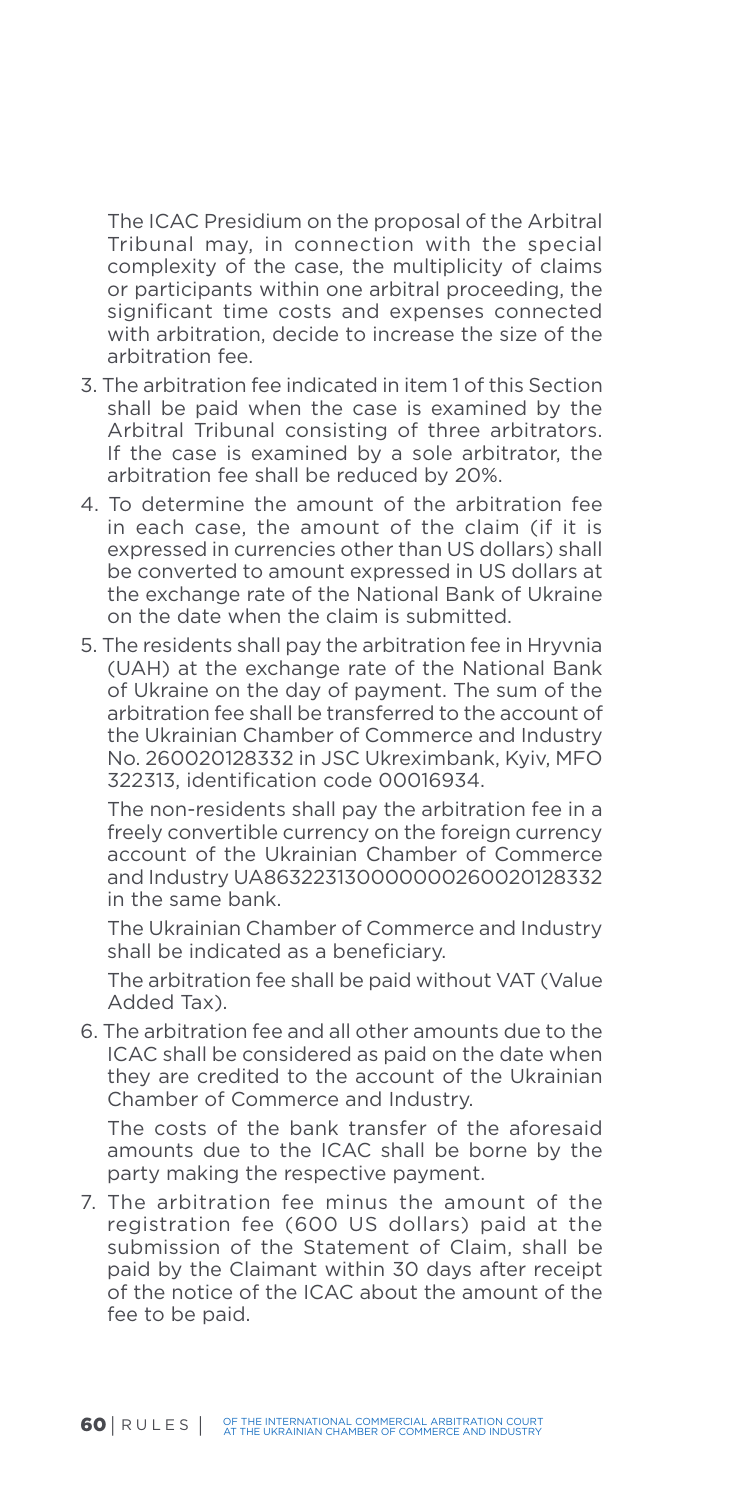The ICAC may grant a deferral in payment of the arbitration fee upon the grounded request of the Claimant.

The case shall not be in progress until the amount of the arbitration fee indicated in the notice of the ICAC has been credited to the account of the Ukrainian Chamber of Commerce and Industry.

- 8. If the Claimant increases the amount of the claim and/or its supplements, he shall pay the extra arbitration fee, calculated from an increased amount of the claim and/or its supplement. If the Claimant fails to do it, his application for increase in the amount of the claim or its supplement shall be disregarded.
- 9. When the arbitral proceedings in several cases are consolidated into one arbitral proceeding, the total amount of the arbitration fee is determined by summing up the arbitration fees calculated separately for each case before consolidating the proceedings for them.
- 10. In case of a repeated application to the ICAC and initiation of the arbitral proceedings between the same parties to dispute, about the same subjectmatter and on the same merits in connection with the setting aside of the ICAC award by the state court, the arbitration fee shall be paid in the amount of 50% of the amount of the arbitration fee to be due for payment in accordance with item 1 of Section III of the present Schedule, but not less than the amount of the minimum fee specified in it.

### SECTION IV. REDUCTION IN THE AMOUNT AND PARTIAL RETURN OF THE ARBITRATION FEE

- 1. If, in the course of the arbitral proceedings, the parties have agreed that the case shall be examined by a sole arbitrator, surplus amount of the arbitration fee paid by the Claimant for the examination of the case by the Arbitral Tribunal consisting of three arbitrators shall be returned to the Claimant.
- 2. If the Arbitral Tribunal terminates the arbitral proceedings:

a) before the date of the first meeting, 50% of the amount of the arbitration fee (the registration fee is to be deducted from the amount of the arbitration fee) shall be returned to the Claimant;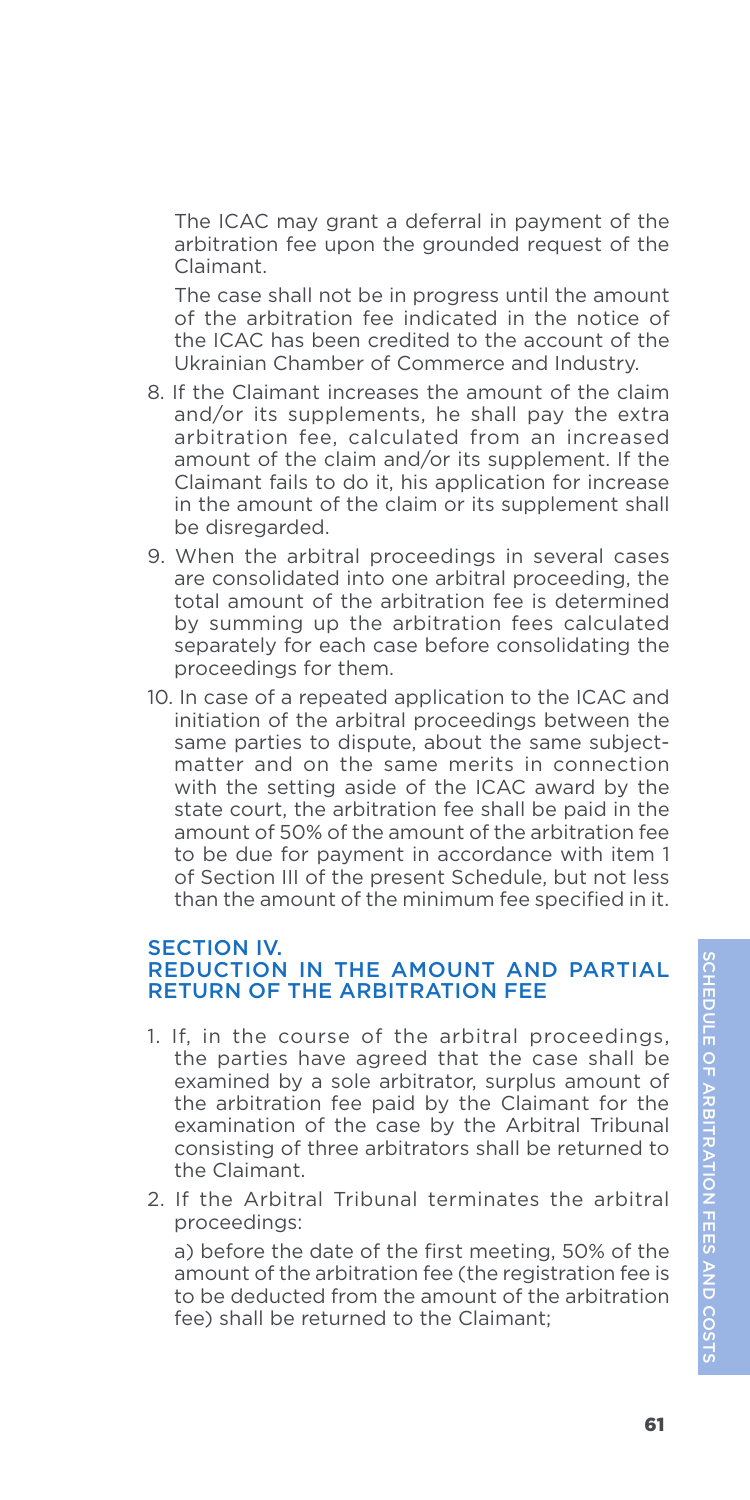b) at the first meeting without rendering an award, 25% of the amount of the arbitration fee (the registration fee is to be deducted from the amount of the arbitration fee) shall be returned to the Claimant.

- 3. If the President of the ICAC terminates the arbitral proceedings, 75% of the amount of the arbitration fee (the registration fee is to be deducted from the amount of the arbitration fee) shall be returned to the Claimant.
- 4. When the Arbitral Tribunal renders an Arbitral Award on agreed terms in the first meeting, 25% of the arbitration fee without registration fee shall be returned to the Claimant. The remaining amount of the arbitration fee shall be apportioned among the parties, unless the parties have agreed on a different apportionment of the arbitration fee in the settlement agreement.
- 5. The decision on the partial return of the arbitration fee shall be inserted into the award or an order for the termination of the arbitral proceedings.

### SECTION V. ARBITRATION FEE FOR A COUNTER-CLAIM OR SET-OFF

1. A counter-claim or set-off shall be subject to the same rules as are applicable to the arbitration fee for the initial claim. The arbitration fee for a counterclaim or set-off statement shall be calculated at rates being effective on the filing date of the initial claim and shall be paid as specified in Section III of this Schedule.

### SECTION VI. APPORTIONMENT OF THE ARBITRATION FEE

- 1. Unless the parties have agreed otherwise, the arbitration fee shall be charged to the party against which the award is made, if there are other rules.
- 2. If a claim is granted in part, the arbitration fee shall be charged to the Respondent in proportion to the amount of the granted claims, and the Claimant shall bear the arbitration fee relating to the amount of the claim that have been dismissed.

### **SECTION VII.** PAYMENT OF THE ADDITIONAL COSTS OF THE ARBITRAL PROCEEDINGS

1. The ICAC may require the parties or either of them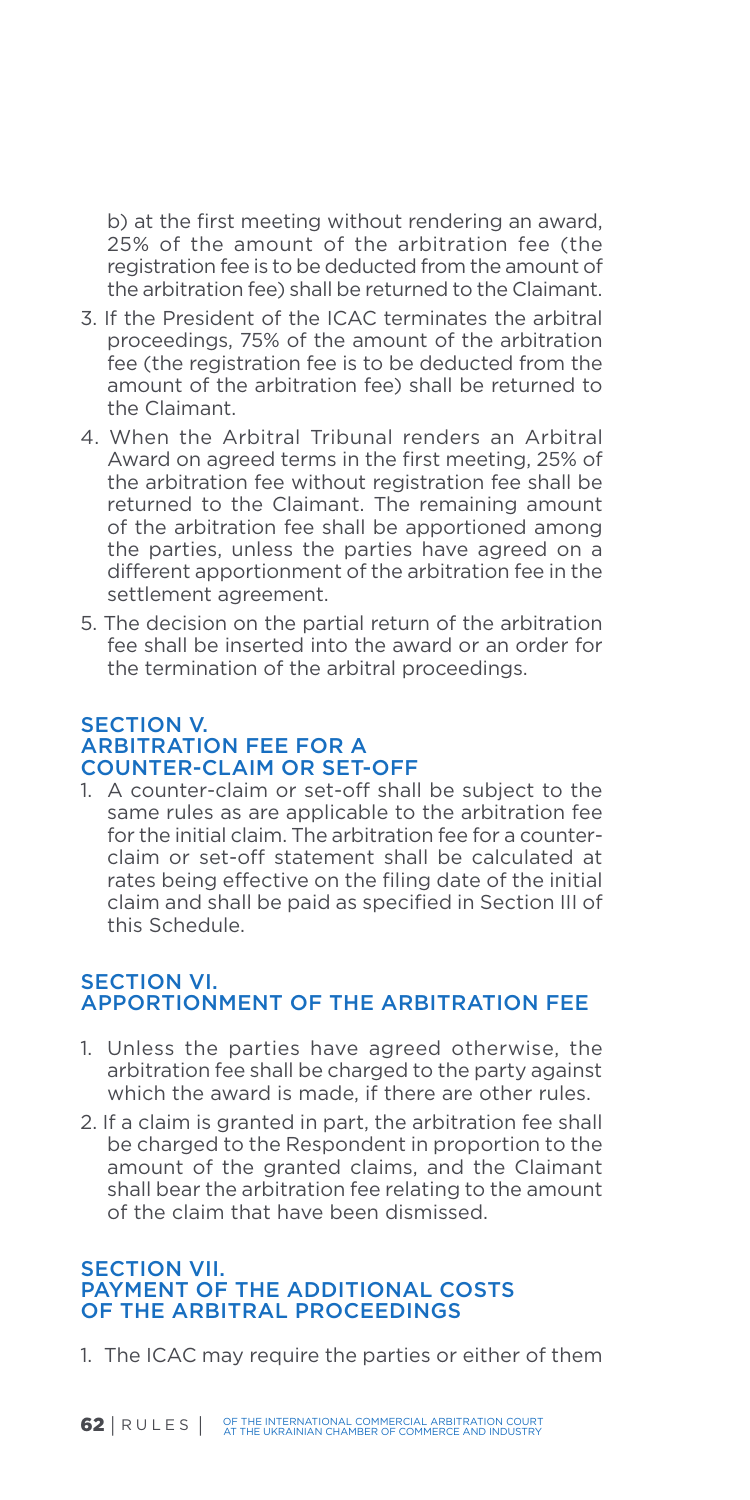to deposit an advance for the additional costs of the arbitral proceedings. The advance for the additional costs may be required by the ICAC from the party requesting an additional act likely to lead to additional costs to be incurred in the course of the proceedings, if such request is deemed justified.

- 2. The ICAC may make performance of any acts in the arbitration of a dispute subject to payment by the parties or either of them of an advance for the additional costs within a fixed period of time.
- 3. If a party appoints an arbitrator residing permanently out of the place of the hearings at the ICAC, that party shall be required to deposit an advance for the costs of the participation of such arbitrator in the arbitral proceedings (travelling expenses, accommodation, board, visa, and so on). If the party fails either to deposit the required advance within the fixed period of time or to appoint any other arbitrator whose participation in the arbitral proceedings does not entail additional costs, the party shall be deemed to have waived his right to appoint an arbitrator, and the President of the Ukrainian Chamber of Commerce and Industry shall appoint an arbitrator for such party.

If such person is acting as a presiding arbitrator or a sole arbitrator, the advance for the costs of his participation in the arbitral proceedings shall be deposited by both parties in equal amounts. If the Respondent fails to deposit his respective advance amount within the specified period of time, the Claimant shall be required to deposit such advance amount in full.

4. If, during the examination of the case, either of the parties requests the explanations and statements of the parties, or questions, comments, or directions of the Arbitral Tribunal to be translated, the costs of translation shall be met by that party.

The ICAC may require the respective party to deposit an advance for such costs.

5. If the arbitral proceedings in the case are conducted neither in Ukrainian, Russian nor in English languages, all possible costs of translation shall be charged to both parties in equal amounts.

The ICAC may require the respective party or both parties to deposit an advance for such costs.

6. If the case is being considered in two or more languages, additional 400 US dollars are paid to the arbitration fee.